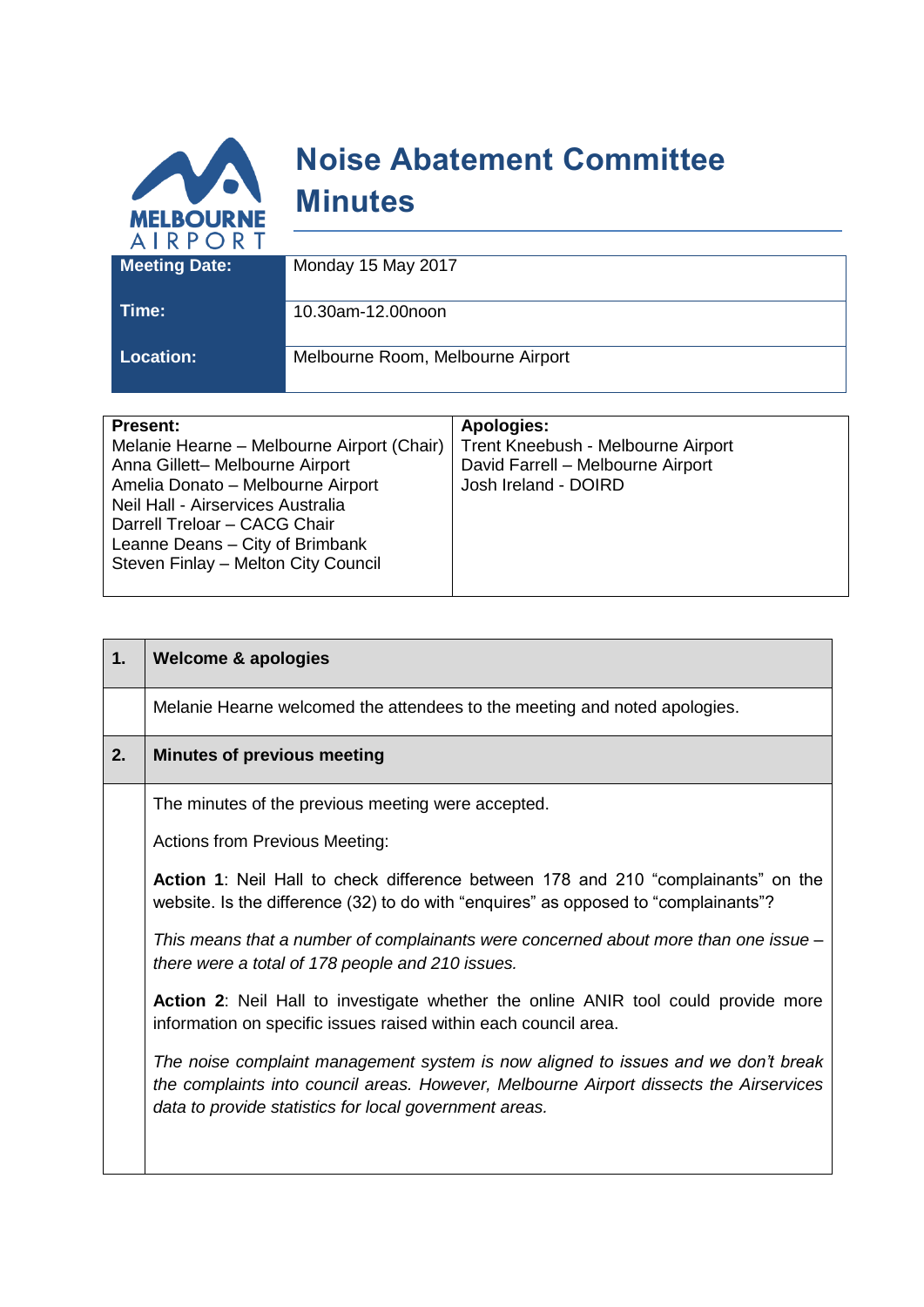|    | Action 3: Neil Hall and Anna Gillett to discuss how to communicate the flight path<br>improvements.                                                                                                                                                                                                                                                                                                                                                                                                                        |
|----|----------------------------------------------------------------------------------------------------------------------------------------------------------------------------------------------------------------------------------------------------------------------------------------------------------------------------------------------------------------------------------------------------------------------------------------------------------------------------------------------------------------------------|
|    | The removal of the arrival flight path over Melton was presented at the CACG and<br>provided to the Melton Mayor at that meeting (February).                                                                                                                                                                                                                                                                                                                                                                               |
|    | The change to Runway 34 departures to the south to continue further north on runway<br>heading keeping aircraft away from the urban growth corridor was also presented at the<br>CACG (February).                                                                                                                                                                                                                                                                                                                          |
|    | Both improvements will be on Airservices website (including maps) prior to 25 <sup>th</sup> May<br>linked to the online portal.                                                                                                                                                                                                                                                                                                                                                                                            |
| 3. | <b>Airservices Report</b>                                                                                                                                                                                                                                                                                                                                                                                                                                                                                                  |
|    | 3.1 RNP Smart Tracking                                                                                                                                                                                                                                                                                                                                                                                                                                                                                                     |
|    | The new "smart track" route for arrivals on runway 16 has been operational since<br>November 2016. Airservices have made a commitment to provide 12 months of use and<br>complaints, none received since implementation.                                                                                                                                                                                                                                                                                                   |
|    | March use: 0.9% of total arrivals                                                                                                                                                                                                                                                                                                                                                                                                                                                                                          |
|    | 2% of Jetstar A320 arrivals, 0.4% of Virgin B738 arrivals, 1% of Qantas B738 arrivals                                                                                                                                                                                                                                                                                                                                                                                                                                      |
|    | 3.2 Online ANIR Reporting                                                                                                                                                                                                                                                                                                                                                                                                                                                                                                  |
|    | Q1 2017 - 52 complainants increasing from 42 previously. The increase was generally<br>around the Runway 16 use and departures being of concern.                                                                                                                                                                                                                                                                                                                                                                           |
|    | In 2016 RWY 34 arrivals produced the most complaints – reflects increased use of this<br>runway.                                                                                                                                                                                                                                                                                                                                                                                                                           |
|    | Complainants during Q1 were from 34 suburbs across the Melbourne basin                                                                                                                                                                                                                                                                                                                                                                                                                                                     |
|    | The highest suburb for number of complainants was Keilor with five, then St Albans with<br>four, and Avondale Heights with three.                                                                                                                                                                                                                                                                                                                                                                                          |
|    | There was a lengthy discussion regarding the manner in which noise complaint data is<br>recorded and published (ie number of complaints vs number of complainants with<br>different issues). This was one of the items referred to the NAC from the last CACG<br>meeting. The concerns which have been expressed were acknowledged and it was<br>agreed that a special meeting of those members of the NAC with an interest in the<br>subject and some technical experts be convened later in the year to explore options. |
|    | 3.3 Technical Noise Working Group (TNEWG) Update                                                                                                                                                                                                                                                                                                                                                                                                                                                                           |
|    | Smart Tracking use was lower than expected with no complaints.<br>$\bullet$                                                                                                                                                                                                                                                                                                                                                                                                                                                |
|    | 25 <sup>th</sup> May flight path changes include implementation of improved safety through<br>$\bullet$<br>vertical guidance to the runway using GPS based systems - including new<br>Ground Based Augmentation System and BaroVNAV with technical information                                                                                                                                                                                                                                                             |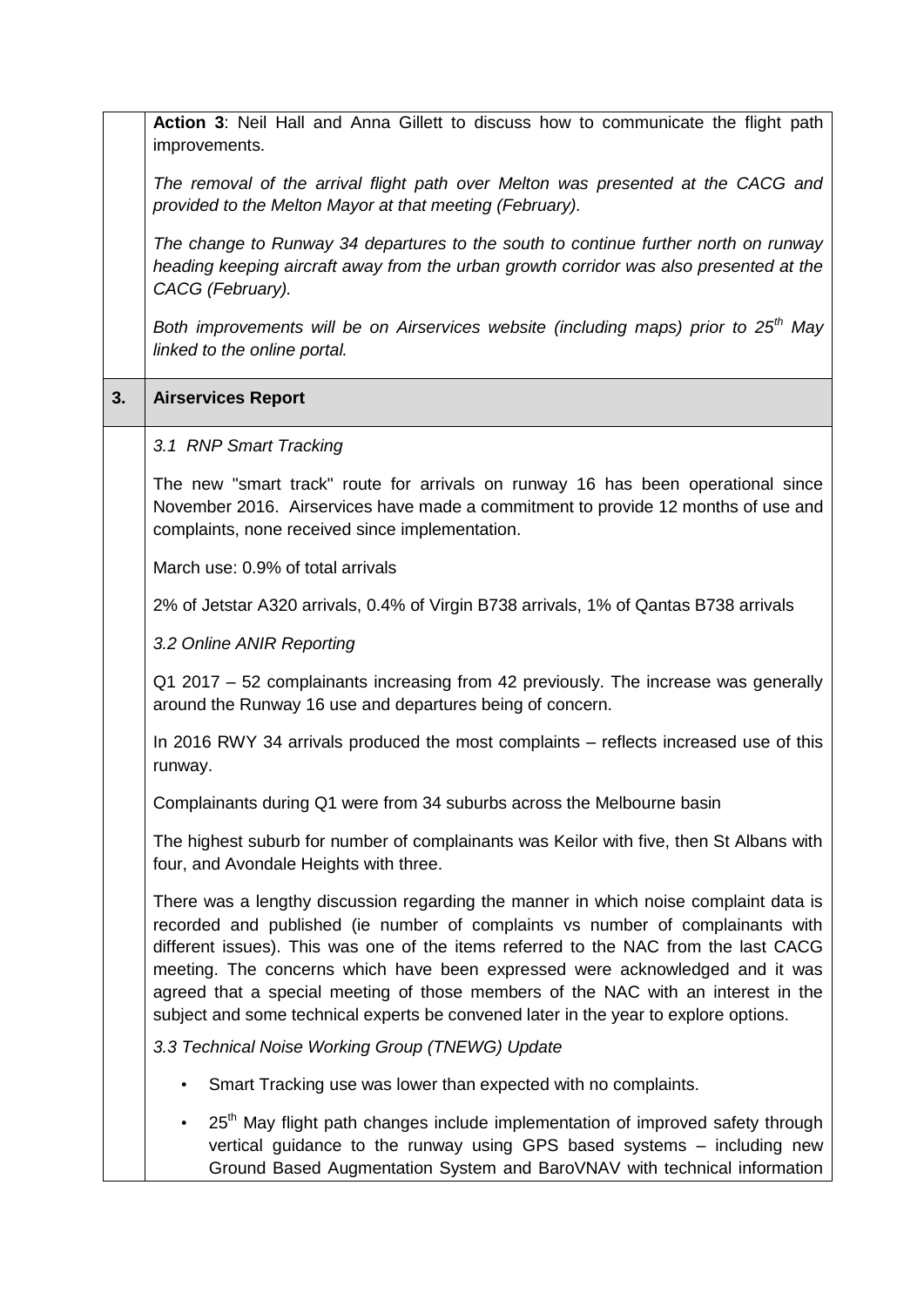|    | these forms of navigation available on<br>the Airservices website:<br>on<br>http://www.airservicesaustralia.com/projects/aircraft-navigation-modernisation-<br>program/                                                                                                                                                                                                                                                              |
|----|--------------------------------------------------------------------------------------------------------------------------------------------------------------------------------------------------------------------------------------------------------------------------------------------------------------------------------------------------------------------------------------------------------------------------------------|
|    | Any proposed flight path changes will be considered in the design and<br>$\bullet$<br>environmental assessment phase by the TNEWG in the future to ensure the best<br>balance is achieved for efficiency and noise impacts given that safety will always<br>be the primary consideration. This provides an opportunity for air traffic control,<br>the airlines and airport to ensure the best possible noise outcomes are achieved. |
|    | TNEWG ongoing consideration of the CACG Noise Abatement Procedures<br>recommendations as follows:                                                                                                                                                                                                                                                                                                                                    |
|    | That national and international experience with noise abatement is investigated<br>$\bullet$<br>to identify lessons that could be applied at Melbourne Airport with a view to<br>minimizing the negative impact of noise on communities living adjacent the<br>airport                                                                                                                                                               |
|    | A number of international applications and trials were discussed at the recent<br>$\bullet$<br>TNEWG meeting, including at Heathrow and Brisbane, with no applications found<br>to fit Melbourne's traffic and population demographics. The TNEWG has<br>considerable experience with applying these procedures to specific airports in<br>Australia and overseas and will continue to consider as on ongoing agenda item            |
|    | That the application of noise abatement procedures at Melbourne Airport be<br>$\bullet$<br>routinely monitored to assess and demonstrate their effectiveness. This may<br>require development of monitoring systems and/or the reporting format                                                                                                                                                                                      |
|    | It is proposed that Airservices continues to investigate individual flights for<br>$\bullet$<br>compliance when requested through the NCIS. Although it is not available<br>currently, Airservices will look at whether it is feasible for the external data<br>provider to extract regular reports on compliance for specific aspects of the NAPs<br>(ie Runway 16 departures) from the noise and flight path monitoring system.    |
|    | Action 1: Neil to check NAP link on Melbourne Airport section of Airservices website.                                                                                                                                                                                                                                                                                                                                                |
|    |                                                                                                                                                                                                                                                                                                                                                                                                                                      |
|    |                                                                                                                                                                                                                                                                                                                                                                                                                                      |
|    |                                                                                                                                                                                                                                                                                                                                                                                                                                      |
| 4. | <b>Melbourne Airport Report</b>                                                                                                                                                                                                                                                                                                                                                                                                      |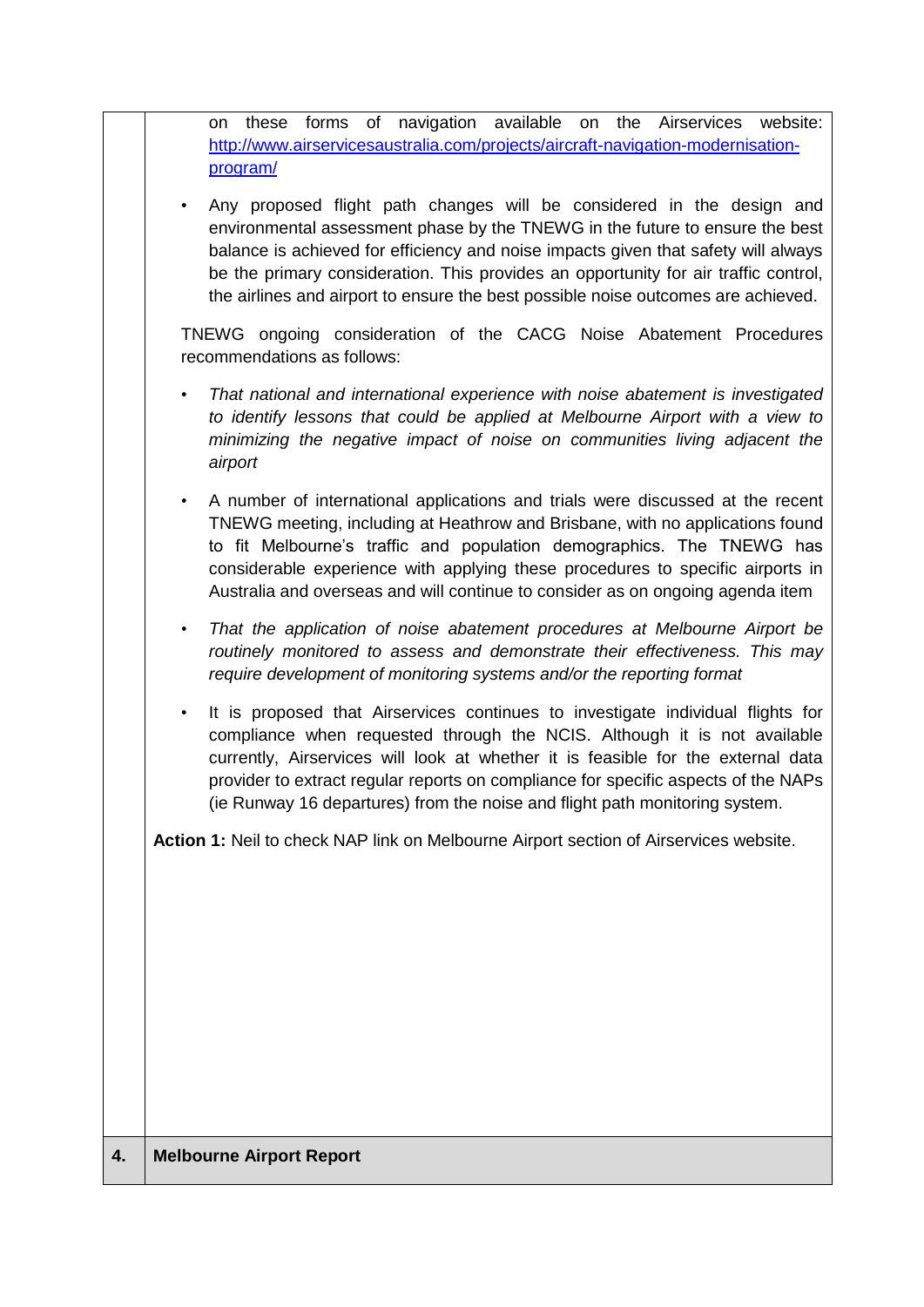*4.1 Monthly noise data by municipality*

Municipality totals:

| Council              | $Jan-17$ | Feb-17 | Mar-17 | <b>Total</b> |
|----------------------|----------|--------|--------|--------------|
| <b>Brimbank</b>      |          |        |        |              |
|                      | 5.0      | 15.0   | 8.0    | 28.0         |
| Hume                 |          |        |        |              |
|                      | 2.0      | 2.0    | 3.0    | 7.0          |
| <b>Melton</b>        |          |        |        |              |
|                      | 3.0      | 1.0    | 2.0    | 6.0          |
| <b>Moonee Valley</b> |          |        |        |              |
|                      | 2.0      | 3.0    |        | 5.0          |
| Whittlesea           | -        | -      | -      |              |
| Other                |          |        |        |              |
|                      | 7.0      | 8.0    | 7.0    | 22.0         |
| <b>Total</b>         |          |        |        |              |
|                      | 19.0     | 29.0   | 20.0   | 68.0         |

There was a difference between Melbourne Airport and Airservices total figures for the quarter. Melbourne Airport totalled the number of complainants each month and therefore are counting some complainants more than once, because some complainants will have complained in each month. Airservices quarterly figures count each person who complains at any time in the quarter once only.

**Action 2:** Melbourne Airport will assess the totals prior to the reporting for the next NAC.

*4.2 Ground Based Noise Complaints:* None.

*4.3 Safeguarding update*

An update on proposed State Government rezonings was provided:

- The Melbourne Water site in Dallas (Hume City) is to be zoned General Residential 1
- The Green Gully Road site in Keilor (Brimbank City) is to be zoned Neighbourhood Residential
- The Eliza Street site in Keilor Park (Brimbank City) is to be zoned Neighbourhood Residential with a Development Plan Overlay
- Consideration of a further site comprising multiple freehold lots within MAEO1 at Upfield (Hume City) is pending.

## **5. Reports from other members**

5.1 *Planning proposals of potential interest:* None.

*5.2 CACG update*

Darrell Treloar gave an update on the CACG held on 21 February 2017 in Sydenham.

The following three new community members were appointed to the CACG: